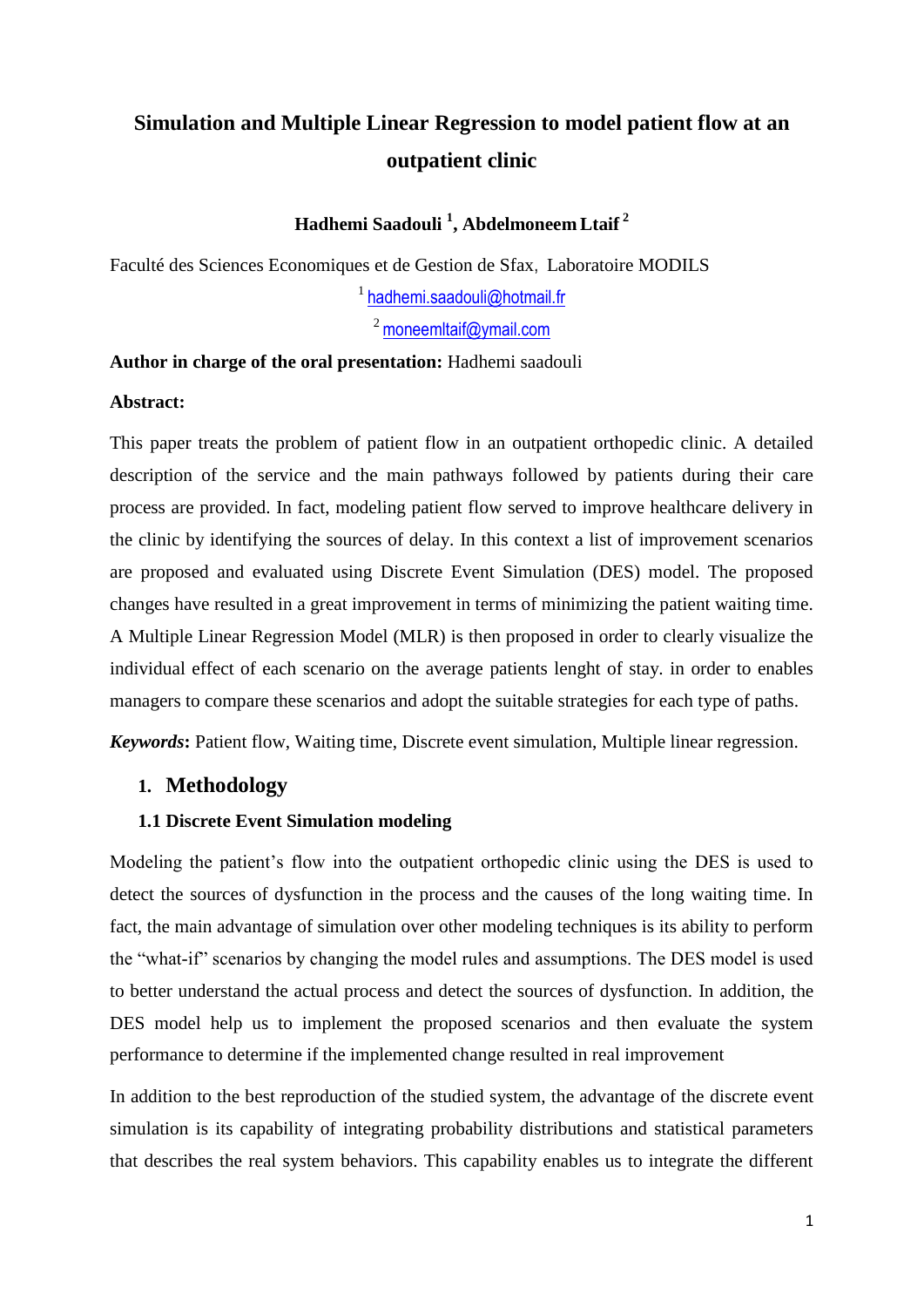statistical distributions of the system parameters. After building the DES model, we proceeded with the validation step which consists in proving that this model effectively reflects the observed real system. For this reason, the model was run for 100 replications of 24 hours and then the generated results are compared to the real collected data. A comparison was conducted between the observed LOS (real) and simulated one at each stage of the care process. This included computing 95% confidence intervals for patient LOS at each stage for both simulation output and historical data. The differences between the observed and the simulated LOS are less than 4 minutes. These results confirm the validity of the simulation model. Therefore, the proposed model is useful to generate the proposed scenarios and test and evaluate them according to the key performance measures (LOS).

In fact, the collected data show a great disparity in the elapsed time to go through the different stages of the care process. The simulation model confirms our expectations about the source of the long LOS. The model indicates that patients spent the majority of time at registration payment and consultation (medical surgical). In addition the model identify that the late arrival of surgeon is another problem that causes significant delays for patients.

In this work, we detect a list of area in which we could potentially produce a significant improvement without disrupting the outpatient clinic practice. Actually, since that the sources of dysfunction are fixed and after discussions with the administration, three scenarios can be proposed: 1) increase the number of registration (or payment) agents. 2) Increase the number of assistants. Or 3) increase the number of residents.

#### **1.2 Linear regression:**

The linear model is a forecasting technique that helps making a simple modeling of the relationship between dependent variable and one or more explanatory variables. Therefore in our case, managers could predict the deviation of the waiting time if one of the proposed changes (scenarios) is chosen which enables them to adopt the suitable strategies for each of the two paths (short and long) followed by patients inside the outpatient clinic.

Modeling the average patient's *LOS* into a linear model aims to highlight the potential effect of each of the three proposed scenarios.

The average length of stay  $LOS_k$  of patients following path  $k$  can be written as follow:

$$
LOS_k = \beta_0 + \beta_i X_i + \varepsilon_i
$$

Where: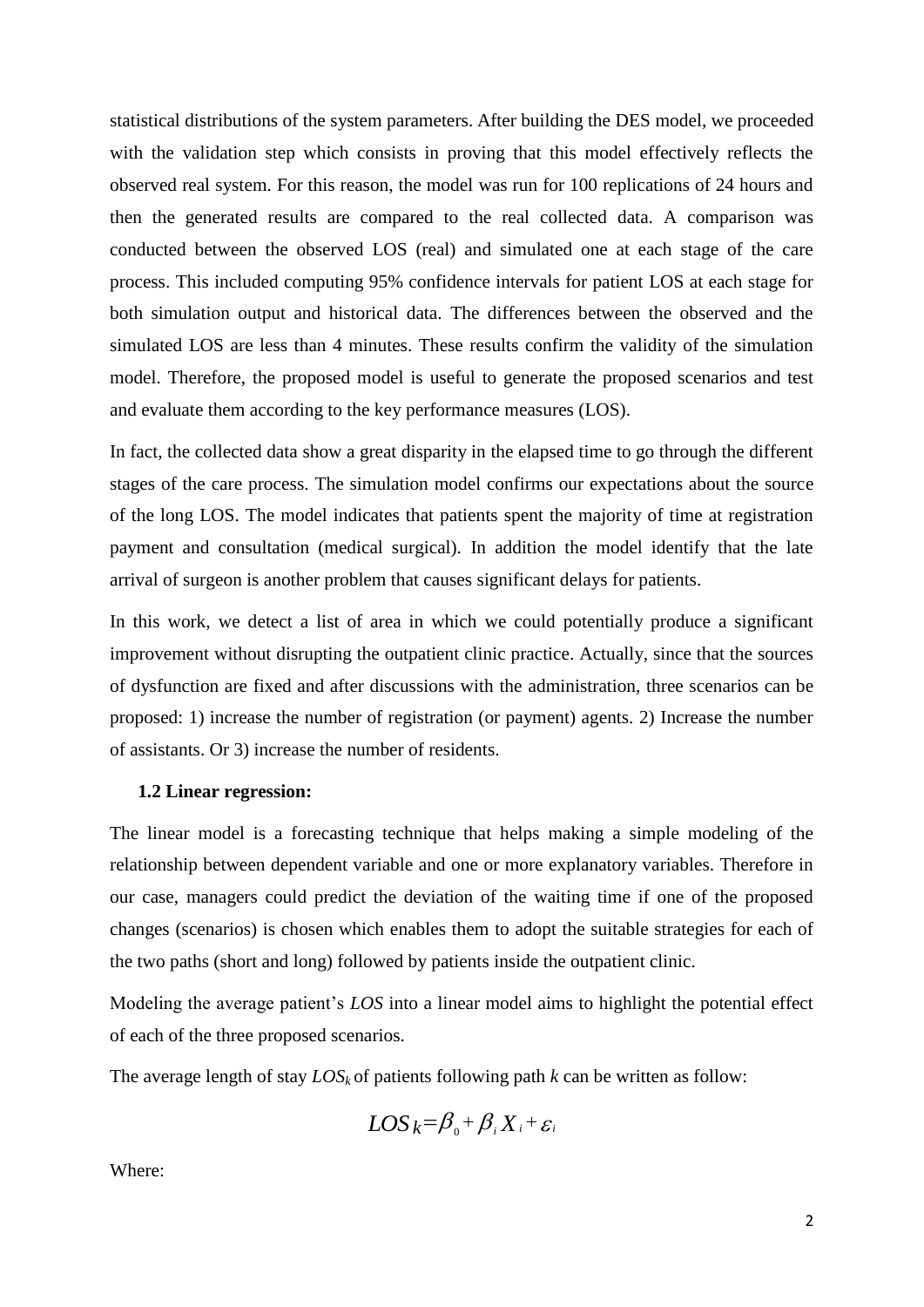- $\blacksquare$  *X<sub>i</sub>* represents the scenario of index *i*, i=1, 2 or 3.
- $\blacktriangleright$  *k*=1or 2, with 1 represents the short path and 2 represents the longest one.
- $\bullet$  *ε<sub>i</sub>* is a correction.

Data analysis was made using XLSTAT tool of Microsoft Excel. Before applying this analysis we should prepare our database. For this reason, we simulate each of the three proposed scenarios with 100 replications for each type of path (short and long). As a result, we obtained 600 values of average LOS (3 scenarios \* 2 paths \* 100 replications). In additions, we had 200 values of average observed LOS of the real system (with the short and long path).

In order to study the potential effect of the three proposed scenarios on the average LOS, two regression models are separately made for each type of path.

As result, the explanatory variables explain 71% and 69%  $(R^2)$  of the LOS variability of respectively the short and the long patient paths. Thus we can use these models to predict the effect of the increasing number of the registration agents, the assistants and the residents on the average LOS generated by each path. Therefore, managers will be able to compare the three proposed scenarios and adopt the suitable strategies in order to improve the outpatient's clinic performance.

# **2. Results and discussion**

After the analysis, the parameters of the models are determined and therefore the effect of each scenario on the average LOS is now known.

Statistical analysis of data taken before and after the implementation indicates that the average waiting time is significantly improved and the average LOS in the outpatient clinic is reduced

#### **2.1 Short patients path**

For the short patient path, the linear model is given as follow:

$$
TUBS_1 = 77.72 - 20.22 X_1 - 22.65 X_2 - 19.78 X_3
$$

As indicated in this model, the average LOS in the short path is 77.72 minutes. This value can be reduced respectively by 20.22, 22.5 or 19.78 minutes when respectively scenario1, scenario2 or scenario3 are adopted. Therefore, adding one new registration (or payment)